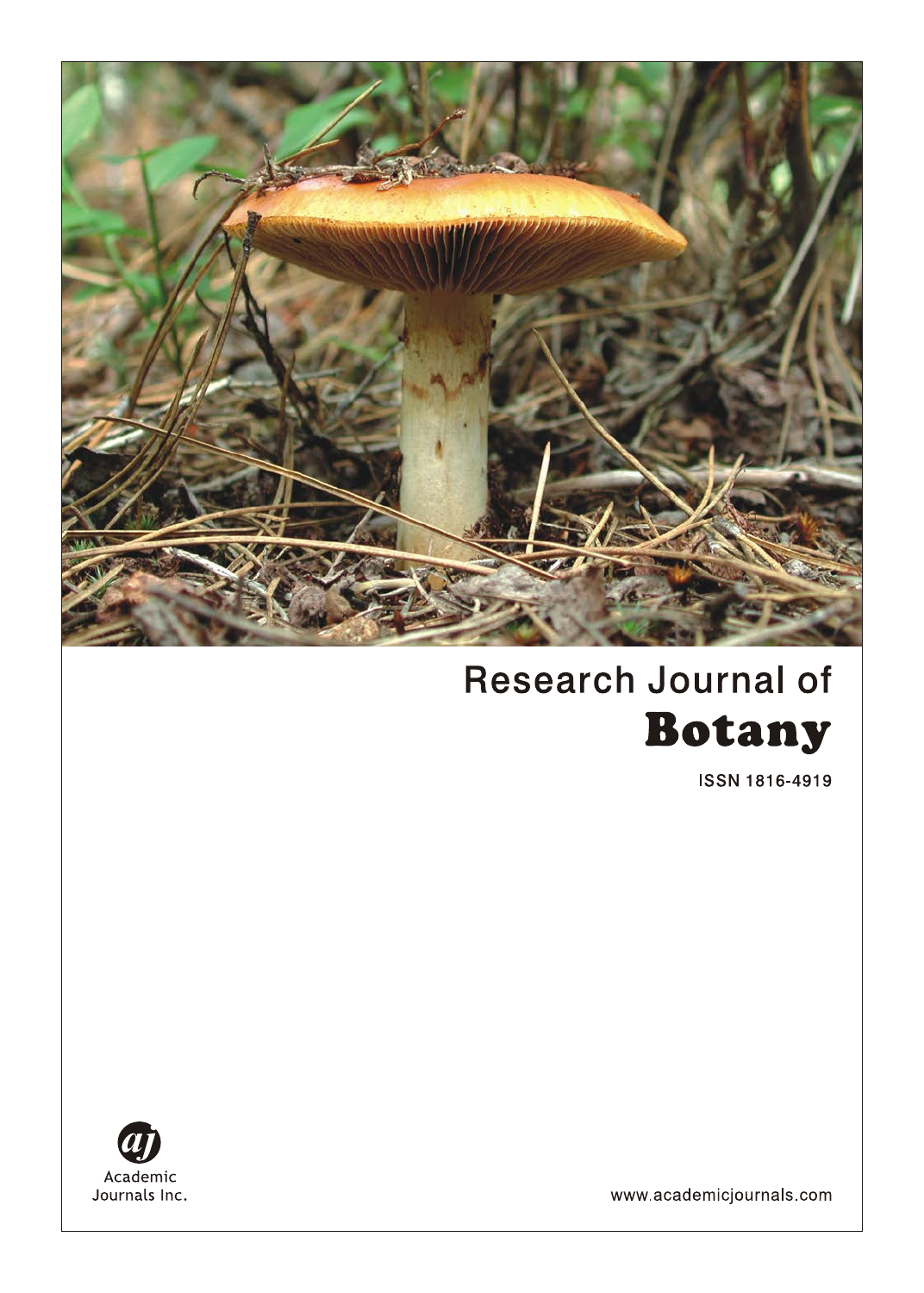#### **OPEN ACCESS Research Journal of Botany**

ISSN 1816-4919 DOI: 10.3923/rjb.2017.53.62



## **Research Article Elevated CO<sub>2</sub> Improves Vegetative Growth of Water-stressed** *Zea mays* **L. Under Low Photosynthetic Photon Flux Density**

Taoufik Saleh Ksiksi, Shaijal Babu Thruppoyil and Abdul Rasheed Palakkott

Department of Biology, College of Science, United Arab Emirates University, Al Ain, UAE

### Abstract

**Background and Objective:** Elevated carbon dioxide (CO<sub>2</sub>) has the ability to mitigate plant drought stress. Not many studies were done to find the combined effects of drought stress and elevated CO<sub>2</sub> on C4 plant growth under low photosynthetic photon flux density (PPFD). In this study, drought mitigating effects of elevated CO<sub>2</sub> were assessed on the vegetative growth of maize (*Zea mays* L.) plants under low PPFD. Materials and Methods: Maize plants were grown in two growth chambers, one maintained at ambient  $CO<sub>2</sub>$ (435 µmol mol $^{-1}$ ) and the other at elevated CO $_2\,$  (1000 µmol mol $^{-1}$ ), conditions under low PPFD. Plants were subjected to three water stress treatments by reducing irrigation: Once every 7 days (SD, control), every 14 days (FD) and every 21 days (TD). Data were collected on chlorophyll content, stomatal and epidermal characteristics and plant vegetative growth (height and girth). Data were analyzed using SPSS and MANOVA. Results: The elevated  $CO<sub>2</sub>$  in combination with TD water stress treatment, induced higher chlorophyll 'a' (6.95 vs 10.93  $\mu$ g cm $^{-2}$ ), chlorophyll 'b' (2.63 vs 3.80  $\mu$ g cm $^{-2}$ ) and total chlorophyll content (14.73 vs 9.38  $\mu$ g cm $^{-2}$ ) compared to TD water stress treatment in ambient CO<sub>2</sub>. The longest and the widest stomata were recorded under elevated CO<sub>2</sub> conditions in the FD (39.40 $\pm$ 1.56 cm) and TD (26.63 $\pm$ 2.29 cm), respectively. Further, the highest stomatal density was observed in TD under elevated CO<sub>2</sub> (151 stomata/mm<sup>2</sup>). The combination of elevated  $CO_2$  and FD water stress treatment registered the tallest (mean = 112.80 cm) and thickest (mean = 2.97 cm) maize plants in the experiment. **Conclusion:** Elevated CO<sub>2</sub> increased vegetative growth of maize plants especially under FD water stress treatment. The low PPFD was not a constraint for elevated  $CO<sub>2</sub>$  in mitigating the drought stress.

Key words: Elevated CO<sub>2</sub>, drought stress, low PPFD, maize (Zea mays L.), chlorophyll content, stomatal density, vegetative growth

Citation: Taoufik Saleh Ksiksi, Shaijal Babu Thruppoyil and Abdul Rasheed Palakkott, 2017. Elevated CO<sub>2</sub> improves vegetative growth of water-stressed Zea mays L. under low photosynthetic photon flux density. Res. J. Bot., 12: 53-62.

Corresponding Author: Taoufik Saleh Ksiksi, Department of Biology, College of Science, United Arab Emirate University, Al Ain, UAE

Copyright: © 2017 Taoufik Saleh Ksiksi et al. This is an open access article distributed under the terms of the creative commons attribution License, which permits unrestricted use, distribution and reproduction in any medium, provided the original author and source are credited.

Competing Interest: The authors have declared that no competing interest exists.

Data Availability: All relevant data are within the paper and its supporting information files.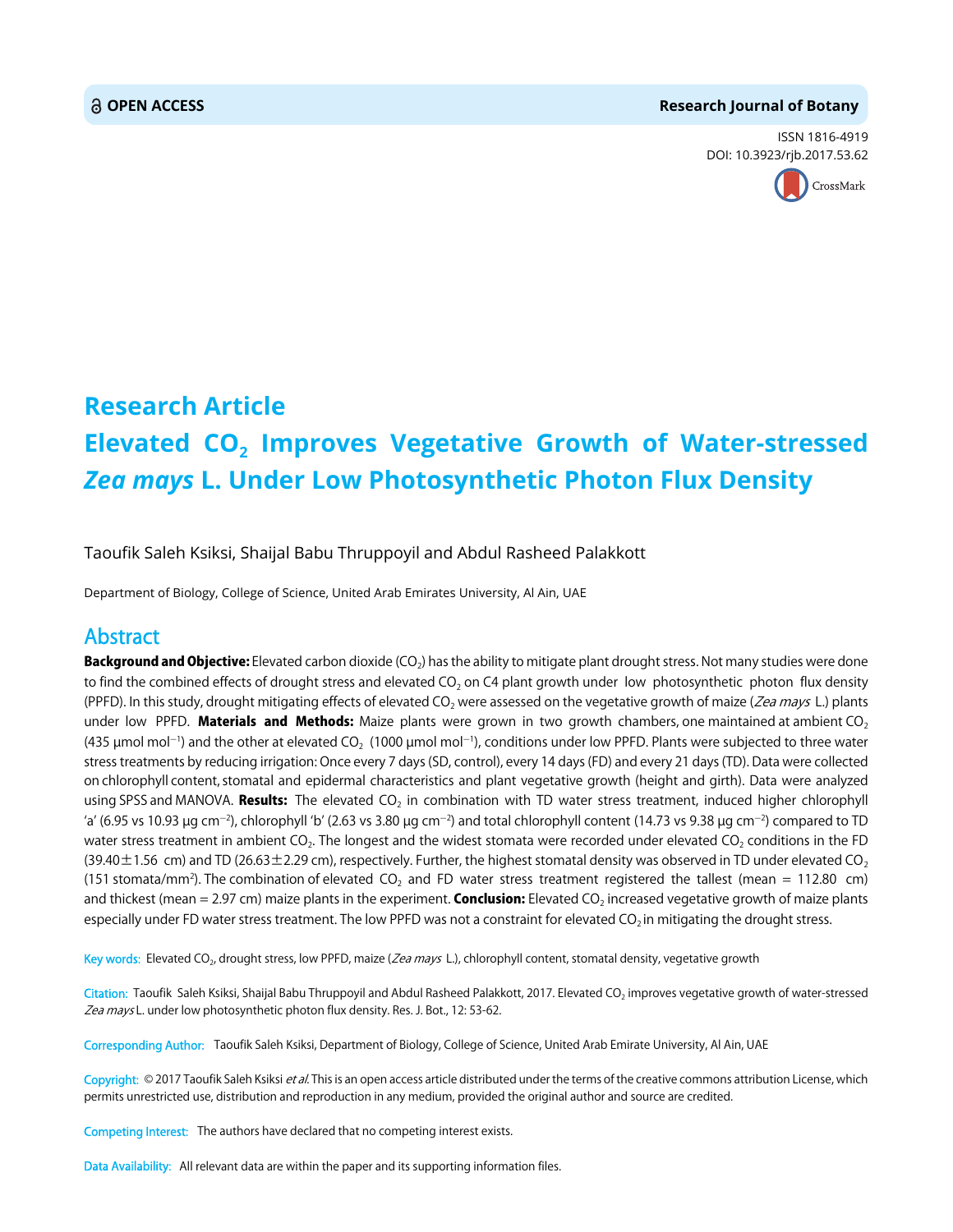#### INTRODUCTION

Maize (Zea mays L.) is a C4 plant and one of the most important food crops in the world in terms of production<sup>1</sup>. Maize production has been increasing in the last 70 years, due to improved plant breeding methods and cultivation techniques, in major maize producing countries like USA and China $2,3$ . However, recent data show that global climate change has negatively impacted maize production in the world<sup>4,5,6</sup>. Water stress and increasing atmospheric  $CO<sub>2</sub>$  have been reported as the major results of the climate change<sup>7</sup>.

Water stress reduces maize yield up to 30% by negatively impacting photosynthesis<sup>8</sup>. This is mainly due to the reduced water availability at reproductive stages and restricted leaf growth under water stress<sup>2</sup>. Non-expanding leaves intercept less photosynthetically active radiation (PAR) and result in reduced net  $CO<sub>2</sub>$  assimilation rate and photosynthesis<sup>5,9</sup>. In addition, water stress forces stomata to close, which leads to a fall in  $CO<sub>2</sub>$  absorption by leaves, which in turn reduces photosynthesis<sup>10</sup>. Further, water stress reduces plant chlorophyll content either by forcing chlorophyll break down<sup>11</sup>, hindering chlorophyll synthesis<sup>12</sup> or by altering activities of enzymes involved in chlorophyll synthesis<sup>13</sup>.

Even though water stress reduces  $CO<sub>2</sub>$  intake by closing stomata, C4 plants already have high bundle sheath  $CO<sub>2</sub>$ content which is almost 10 times that of atmospheric  $CO<sub>2</sub>$ content<sup>14</sup>. Thus,  $CO<sub>2</sub>$  enrichment is thought not to increase the photosynthesis in C4 plants<sup>7</sup>. However, exposing C4 plants to double atmospheric  $CO<sub>2</sub>$  concentration, promoted plant growth and increased  $CO<sub>2</sub>$  assimilation rate<sup>15,16</sup>. In contrast to the above observation, some C4 plants were reported not to exhibit any positive growth responses to elevated  $CO<sub>2</sub>$ conditions<sup>17</sup>. Leakey *et al.*<sup>7</sup>, demonstrated that water stress is an inevitable element for positive response in maize growth under CO<sub>2</sub> enrichment.

Like the drought-driven stomatal closure, increased atmospheric  $CO<sub>2</sub>$  concentration also forces stomatal closure due to localized increase in temperature at the leaf level. Artificial CO<sub>2</sub> enrichment acts in the same way by altering leaf microclimate and reduces photosynthesis due to reduction in  $CO<sub>2</sub>$  uptake<sup>10</sup>. Apart from the effect on stomata, enriched  $CO<sub>2</sub>$ environment also affects chlorophyll content in plants.  $CO<sub>2</sub>$ enrichment can increase<sup>18,19</sup>, decrease<sup>20</sup> or have no affect<sup>21</sup> on chlorophyll content, in comparison to ambient  $CO<sub>2</sub>$  conditions. Previous researches, on the effects of  $CO<sub>2</sub>$  enrichment and water stress in C4 plants, have reported contrasting results on the positive effect of  $CO<sub>2</sub>$  enrichment<sup>22,23</sup>. Earlier studies concentrated on the effects of water stress and  $CO<sub>2</sub>$ enrichment at reproductive stage. Therefore, it is acceptable

to conclude that if vegetative stages are affected by water stress, the crop yield will be reduced.

Based on these previous research findings, the effects of  $CO<sub>2</sub>$  enrichment during the vegetative growth stages were investigated, starting from two-leaves-stage up to the full-fledged development of 10th leaf. The main objective of this study was to assess the vegetative growth from plant growth traits such as height and stem girth. In addition, total chlorophyll content, length, width and density of stomata, length and width of epidermal cells surrounding stomata, were determined. Overall, this study was aimed to test the feasibility of using  $CO<sub>2</sub>$  enrichment as tool to mitigate the negative impact of water stress on the vegetative growth of maize plants.

#### MATERIALS AND METHODS

Plant growth conditions: Hybrid maize seeds ('Merit', Seminis) were water soaked for 24 h and sown into bog peat media (Desert group, UAE) filled in 72 well plastic trays and were placed inside growth chambers (Binder KBW-720). There were five ʻNarva cool daylight colourex plus (LT 30W/865) electric tubes' inside each growth chamber, with an overall light intensity of 63.15 $\pm$ 10 µmol m<sup>-2</sup> sec<sup>-1</sup>. The irradiance was measured using an LI-189 quantum/Radiometer/Photometer (Li-Cor, Inc., Lincoln, NE, USA). The measurements were done at 2 cm below the tube (on the full fledged10th leaf) and at 50 cm below the lamp (halfway down, on the 6th leaf), to have a look at the effect of light penetration in between the leaves. The irradiance recorded were  $28.02$  Wm<sup>-2</sup> at 2 cm and 9.56  $Wm^{-2}$  at 50 cm.

Two growth chambers were used, one for ambient CO<sub>2</sub> (435  $\mu$ mol mol<sup>-1</sup>) and the other for enriched CO<sub>2</sub>  $(1000 \mu$ mol mol<sup>-1</sup>) treatments. One week old maize seedlings were transplanted into the bog peat media filled in black plastic pots (19.3 cm diameter and 16.4 cm height). The seedlings were transplanted inside each chamber at a spacing of 20 $\times$ 20 cm (between rows and columns). There were 12 such seedlings allotted to each chamber totaling 24 seedlings in the whole experiment. The plants were arranged in a 2 factor completely randomized design (CRD) with multiple levels. The first factor,  $CO<sub>2</sub>$  had 2 levels (two growth chambers) and the second factor, the water stress treatment, had 3 levels. Each treatment combination ( $CO<sub>2</sub>$ -waterstress) was repeated four times. A photoperiod of 15 h of light and 9 h of darkness was used. The temperature was set at  $25^{\circ}$ C during the light period and 19°C during the dark period. One week after transplanting maize seedlings, one of the growth chambers was enriched with a CO<sub>2</sub> concentration of 1000  $\mu$ mol mol<sup>-1</sup>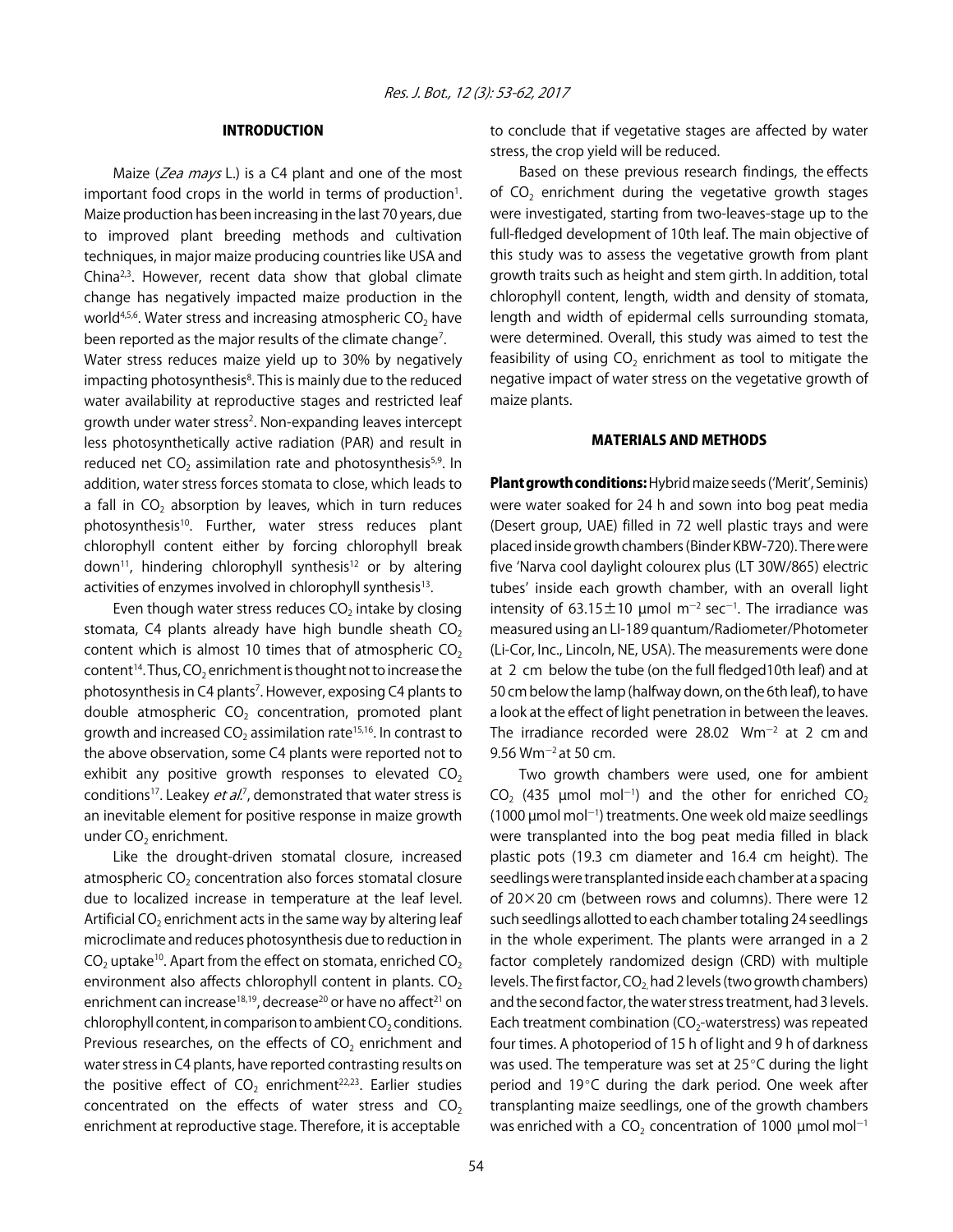using a  $CO<sub>2</sub>$  tank (23 kg). The  $CO<sub>2</sub>$  flow through a 0.4 cm (inner diameter) plastic tube was regulated using a  $CO<sub>2</sub>$ system (Hydrofarm, CA, USA) and an autopilot digital environmental controller (Hydrofarm, CA, USA). The ambient CO<sub>2</sub> concentration (435  $\mu$ mol mol<sup>-1</sup>) inside the second chamber was attained automatically through a hole on the side of the growth chamber, which equilibrated the  $CO<sub>2</sub>$ concentration inside the chamber with that of outside air. Both growth chambers were kept at these settings until the completion of the experiment on the 70th day after transplanting. The whole experiment was repeated two times to confirm the results.

#### Determination of irrigation volume for the experiment:

Water stress levels were determined using a pre-experimental set up. For this purpose, 400, 500, 600 and 700 mL of water were added to bog peat potting mix in different plastic pots. Three replications were used for each water treatment. The soil was kept on lab benches at  $22^{\circ}$ C temperature and 60% relative humidity for 2-3 days. The samples were then oven dried at 105 $^{\circ}$ C for 24 h and the field capacity was calculated. The results from the pre-trial showed that, 600 mL of water was needed for the potting soil mix to reach its field capacity. Based on this value, three different water stress treatments were applied in the pots under ambient and enriched  $CO<sub>2</sub>$ treatments, which were:

- Irrigation to field capacity every 7 days, abbreviated as SD
- Irrigation to field capacity every 14 days, abbreviated as FD
- Irrigation to field capacity every 21 days, abbreviated as TD

After seed germination, fertilizers were given with the irrigation water to all the plants for the first 14 days. The TUROFORT 20+20+20+2MgO+TE (Adfert, AD, UAE) fertilizer containing micro nutrients was used for the fertigation of maize plants ( $pH = 6$  and Electrical Conductivity = 2.5). After first 14 days, fertilizer application was regulated to once in every 21 days. Non-regulation of fertilizer application could have resulted in faulty measurements of plant growth traits due to the interaction of fertilizer and water stress treatments. Consequently, plants in SD could have been the biggest under both  $CO<sub>2</sub>$  treatments.

The water stress treatments were applied starting from one week after transplanting the maize seedlings. The SD treatment was used as the control treatment for the water stress treatments, since the plants were irrigated to field capacity in the SD. Maize leaves were detached and

immediately processed to determine chlorophyll content, stomatal density, stomatal length, stomatal width, epidermal cell length and width. For the chlorophyll content determination, samples were collected from the 3rd leaf of each maize plant from the bottom due to the long period of exposure to light and  $CO<sub>2</sub>$  treatments. An additional reason to use the 3rd leaf was that the lower most leaves (leaves 1 and 2) were dried-up when the leaves were collected on the 70th day (ʻin-treatment') for chlorophyll analysis.

Chlorophyll extraction and quantity determination: Chlorophyll content was determined by a method described by Richardson et al.<sup>24</sup>, with slight modifications. Instead of leaf discs, rectangular pieces (1 cm<sup>2</sup> each, 100 mg total fresh weight) were cut from the third leaf counted from the bottom of the maize plant. The cut leaf pieces were immersed into 7 mL of pre-heated DMSO (65 $\degree$ C) contained in a glass vial. After, the glass vials were heated inside a water-bath for 30 min. The volume of DMSO inside the glass vials were then topped up to 10 mL using a Pasteur pipette. The absorbance of each DMSO-extracted chlorophyll sample was determined by a Lambda 25 UV/VIS spectrometer (PerkinElmer, USA). The spectrometer was calibrated to zero absorbance using DMSO in a quartz cuvette as a blank. We used 663 nm, 645 nm wavelengths for chlorophyll determination based on chlorophyll absorption spectra of 600-680 nm reported by Richardson *et al.*<sup>24</sup>. Five replications were done for each leaf sample from ambient and enriched drought treatments for both 663 and 645 nm wavelengths. The equations reported by Schlemmer et al.<sup>25</sup>, were used to convert the absorbance values to chlorophyll ʻa', chlorophyll 'b' and total chlorophyll contents. The chlorophyll contents calculated from these equations (g  $L^{-1}$ ) were then converted to leaf chlorophyll content per unit leaf area ( $\mu$ g cm<sup>-2</sup>).

Stomatal length, width and density: Stomatal length, width and density were determined from 70 days old maize leaves. Clear nail polish was applied onto the maize leaves and epidermal peels of 6×4 mm were removed from the leaves once the nail polish had dried. The peels were put on a glass slide and pressed with a cover slip. These samples were immediately observed under Olympus BX41 laboratory microscope fitted with a DP 71 microscopic camera (Olympus Corporation, Tokyo, Japan). Micrographs were taken for stomatal density from 200×200 µm2 focal area (set using scale option) of the DP 71 camera field set under 40X objective and 10X eyepiece (400X magnification). Micrographs were taken to measure stomatal length, stomatal width and stomatal density. All measurements were done in 3 replications.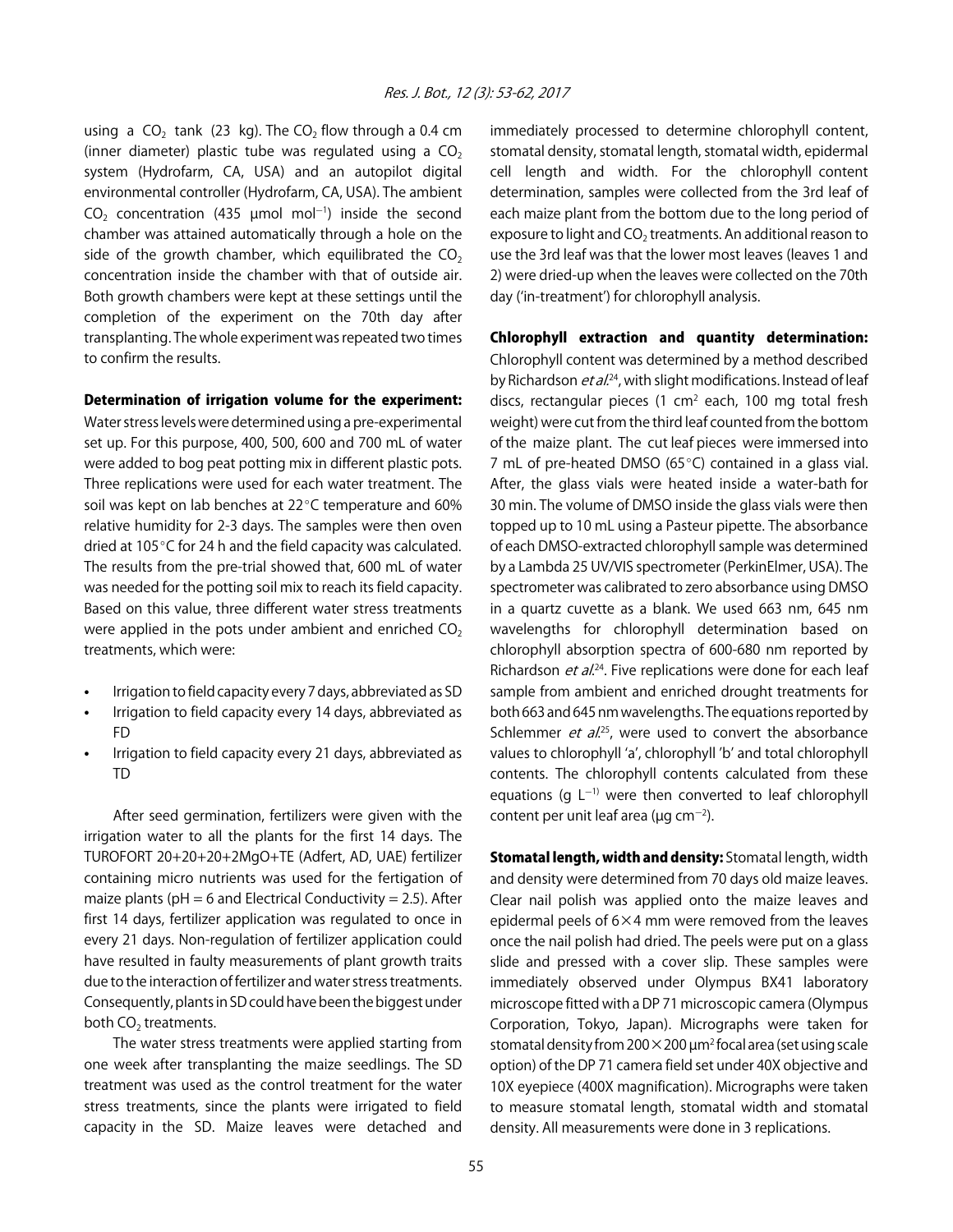Epidermal cell length and width: The epidermal peels observed for stomatal characteristics were also used to determine epidermal cell length and width. Micrographs were taken using Olympus BX41 laboratory microscope fitted with a DP 71 microscopic camera (Olympus Corporation, Tokyo, Japan) from 200 $\times$ 200  $\mu$ m<sup>2</sup> focal area of the DP 71 camera at 400X magnification to measure the lengths and widths of the epidermal cells surrounding stomata. All measurements were done in 3 replications.

Plant growth measurements: Maize plant height and stem girth were measured during four different time points to get an idea on the combined effects of water stress and  $CO<sub>2</sub>$ treatments. The height and girth of maize plants on 15th, 24th, 31st, 47th and 70th days were measured while they were in treatments, referred from here onwards as DIT (days in treatment). The aim was to assess the gradual differences in growth of maize caused by enriched  $CO<sub>2</sub>$ environment and water stress treatments.

Statistical analysis: Data were analyzed using IBM SPSS Statistics for Windows (IBM Corp., Armonk, NY). All the dependent variables except stomatal density followed a normal distribution and showed homogeneity of variances. Multivariate analysis of variance (MANOVA) GLM procedure was done on all the other dependent variables except for stomatal density (p<0.05). The stomatal density followed Poisson distribution and thus was analyzed using generalized linear model of SPSS. Bonferroni adjustment was used to report the significant pairwise comparisons of the water stress treatments and  $CO<sub>2</sub>$  levels.

#### RESULTS

Chlorophyll content: Overall, maize chlorophyll content (µg cm<sup>-2</sup>) was significantly higher in 1000 µmol mol<sup>-1</sup> CO<sub>2</sub> (enriched CO<sub>2</sub>) compared to ambient CO<sub>2</sub> (p $>0.001$ ). Under enriched  $CO<sub>2</sub>$ , chlorophyll 'a' was significantly higher in both TD and FD treatments, compared to the ambient  $CO<sub>2</sub>$  (Fig. 1). The SD (control) also showed higher chlorophyll 'a' under  $CO<sub>2</sub>$ enrichment but it was not high enough to have a significant statistical difference in comparison to ambient  $CO<sub>2</sub>$  (p>0.05). Similarly, under enriched  $CO<sub>2</sub>$ , Chlorophyll 'b' content was higher in the FD and TD treatments compared to ambient  $CO<sub>2</sub>$ however the difference was not statistically significant (p>0.05). Total chlorophyll content (TCC) followed the similar trend of that of chlorophyll ʻb' but was significantly higher in both FD and TD under enriched  $CO<sub>2</sub>$  compared to ambient



Fig. 1(a-c): Chlorophyll ʻa', chlorophyll ʻb' and the total chlorophyll content (Mean±SEM) of maize leaves in three water stress treatments (a) SD: 7 days, (b) FD: 14 days and (c) TD: 21 days under ambient  $(435 \mu \text{mol} \text{ mol}^{-1})$  and enriched (1000  $\mu \text{mol} \text{mol}^{-1}$ )  $CO<sub>2</sub>$ 

 $CO<sub>2</sub>$ . Enriched  $CO<sub>2</sub>$  actually reduced the TCC in maize plants under the control (SD) treatment.

Stomatal and epidermal characteristics: The highest stomatal length was measured in the FD treatment under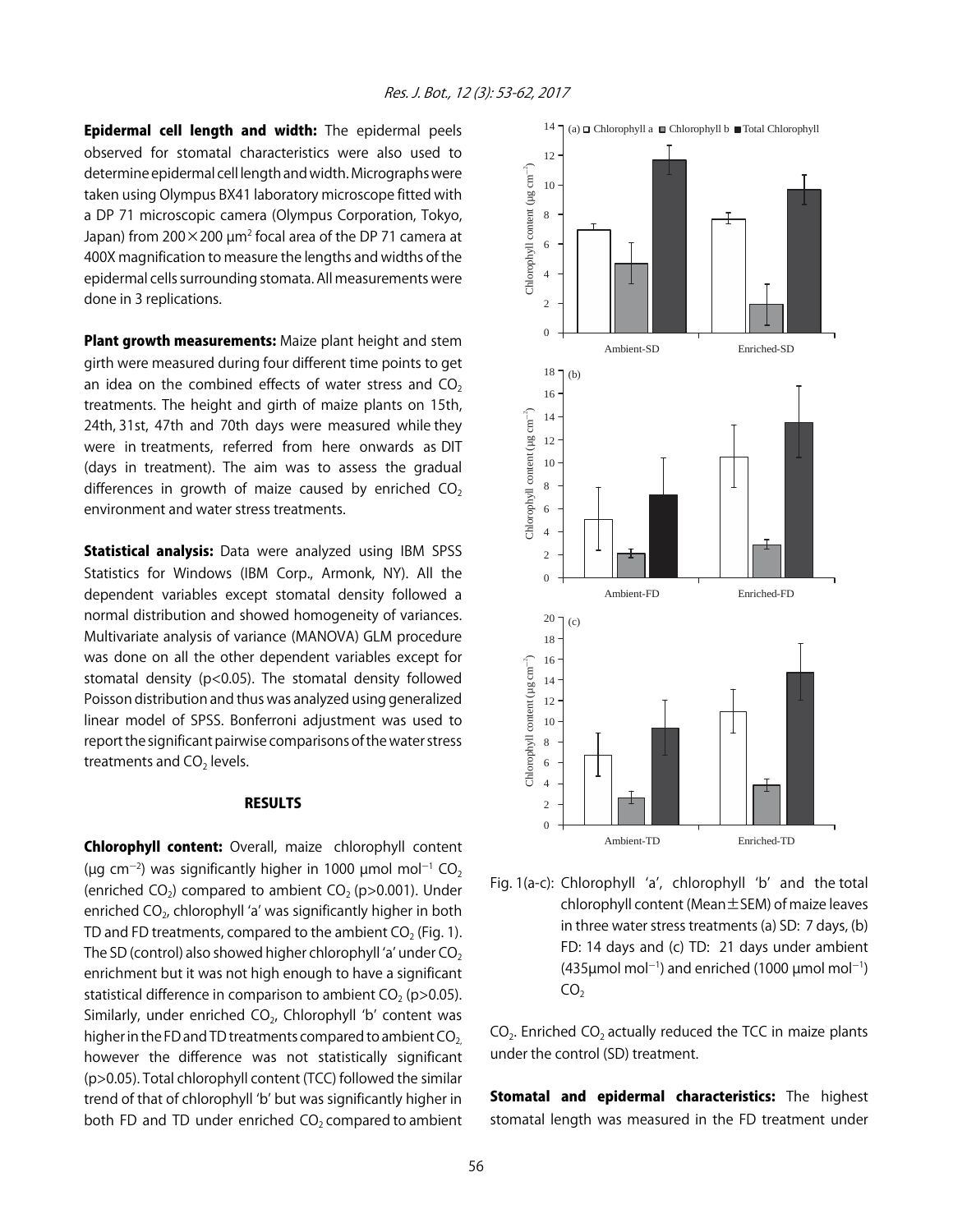

Fig. 2: Stomatal length and width (Mean±SEM) of maize leaves in three water stress treatments, SD: 7 days, FD: 14 days and TD: 21 days) under ambient (435µmol mol<sup>-1</sup>) and enriched (1000 µmol mol<sup>-1</sup>) CO<sub>2</sub>



Fig. 3: Stomatal density (Mean±SEM) of maize leaves in three water stress treatments (SD: 7 days, FD: 14 days and TD: 21 days) under ambient (435 µmol mol<sup>-1</sup>) and enriched (1000 µmol mol<sup>-1</sup>) CO<sub>2</sub>

enriched  $CO<sub>2</sub>$  and the lowest in SD, under ambient environment conditions. The order of increasing stomatal length under ambient environment was SD<FD<TD (Fig. 2). Enriched CO<sub>2</sub> significantly increased ( $p$ <0.05) the stomatal length in SD and FD treatments but decreased in TD compared to that of ambient  $CO<sub>2</sub>$ . In the enriched  $CO<sub>2</sub>$ , stomatal length increased in the order TD<SD<FD for the water stress treatments.

Stomatal widths were almost similar (p>0.05) among all water stress treatments (SD, FD and TD) under ambient  $CO<sub>2</sub>$ conditions. A similar trend was also noticed under enriched  $CO<sub>2</sub>$  environments (Fig. 2). However, stomatal width was significantly higher in TD under enriched  $CO<sub>2</sub>$  compared to ambient  $CO<sub>2</sub>$  (p<0.05). Overall, even though not significant, enriched  $CO<sub>2</sub>$  increased the stomatal width compared to ambient  $CO<sub>2</sub>$ . The widest stomata were found in TD water stress treatment under enriched  $CO<sub>2</sub>$  and the narrowest stomata was found in TD under ambient conditions.

Stomatal densities (Fig. 3) were not significantly different between the ambient-FD vs enriched-FD and ambient-SD vs enriched-SD treatments (p>0.05). However, for TD water stress treatment, stomatal density was significantly higher (p<0.05) under enriched  $CO<sub>2</sub>$  environment compared to ambient  $CO<sub>2</sub>$ environment. In addition, under ambient  $CO<sub>2</sub>$ , stomatal densities were similar under all water stress treatments. However, under enriched  $CO<sub>2</sub>$ , stomatal density in the water stress treatments increased in the order FD<SD<TD. The TD treatment showed significantly higher stomatal density (p<0.05) compared to both SD and FD, as mentioned earlier.

Epidermal cell lengths ( $p > 0.05$ ) and cell widths ( $p > 0.05$ ) were not significantly affected by the water stress and  $CO<sub>2</sub>$ interaction (Fig. 4). However, epidermal cell width was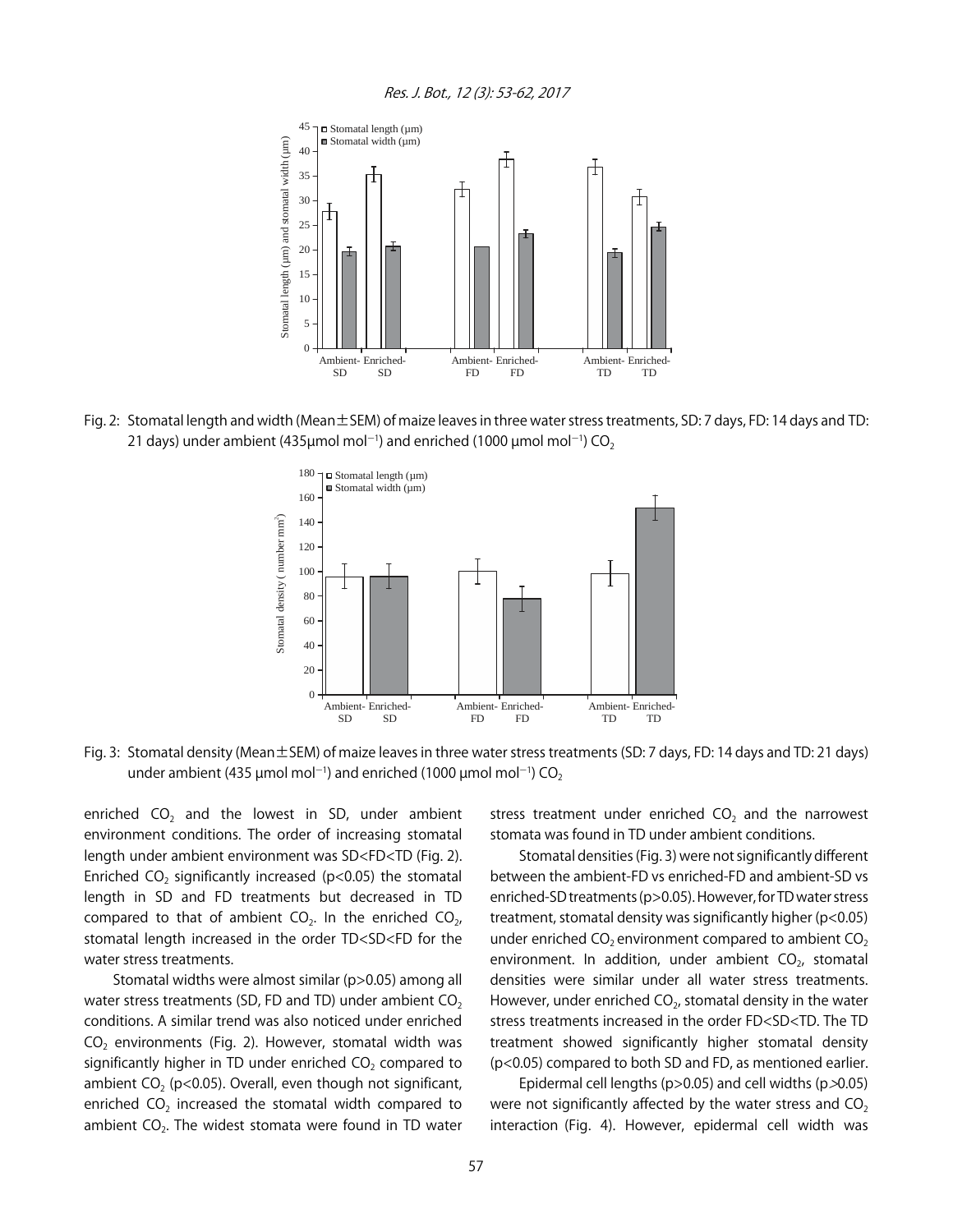Res. J. Bot., 12 (3): 53-62, 2017



Fig. 4(a-b): Length and width of epidermal cells (Mean±SEM) of maize leaves in three water stress treatments SD: 7 days, FD: 14 days and TD: 21 days) under ambient (435  $\mu$ mol mol $^{-1}$ ) and enriched (1000  $\mu$ mol mol $^{-1}$ ) CO $_2$ 

significantly different among the  $CO<sub>2</sub>$  levels (p<0.05). A slight increase in epidermal cell lengths and widths were observed under FD and TD in both of the  $CO<sub>2</sub>$  environments.

Plant growth measurements: Plant height was significantly higher under the combined effect of the water stress treatments and the  $CO<sub>2</sub>$  enrichment treatments (p<0.05). The maize plants under the ambient  $CO<sub>2</sub>$  environment were growing slow until 15 DIT in the SD, FD and TD treatments, compared to enriched  $CO<sub>2</sub>$  environment. Gradually they grew taller and caught up with the plants in the same treatments under the enriched  $CO<sub>2</sub>$ , within 31 DIT (Fig. 5). From then until the end of the experiment, the water stressed plants under enriched  $CO<sub>2</sub>$  treatments started to grow faster compared to their counter parts in the ambient  $CO<sub>2</sub>$  treatments. In the comparison between the  $CO<sub>2</sub>$ environments, largest height difference was observed in TD followed by SD and FD.

Plant girth in SD, FD and TD water stress treatments under the ambient  $CO<sub>2</sub>$  were not significantly different from the enriched CO<sub>2</sub> (p $>0.05$ ). The girth showed the opposite trend in growth compared to plant height. Until 31 DIT, girths of maize plants were lower in enriched treatments in comparison with ambient treatment; afterwards it surpassed the ambient treatment (Fig. 6). By 70th DIT, girths of water stressed plants under enriched  $CO<sub>2</sub>$  treatments were higher than their ambient counterparts in ambient  $CO<sub>2</sub>$ . Plants under FD treatment showed the highest girth difference in between the  $CO<sub>2</sub>$  environments. Plant girth values under enriched-TD and enriched-SD treatments were also higher compared to ambient-TD and ambient-SD, respectively.

#### **DISCUSSION**

Enriched  $CO<sub>2</sub>$  environment significantly increased total chlorophyll content (TCC) in the drought treatments compared to the ambient  $CO<sub>2</sub>$  environments. In enriched drought environments, 21 day-drought treatment (TD) showed highest total chlorophyll content, followed by 14 day-drought treatment (FD) and 7 day-drought treatment (SD). In the ambient drought environment, the SD treatment showed the highest TCC followed by TD and FD. However, the highest TCC recorded in ambient drought environment  $(11.67 \,\mu g \, cm^{-2}$  in SD) was still less than that of second highest (13.50  $\mu$ g cm $^{-2}$  in FD) in enriched drought environment. These results demonstrate that the  $CO<sub>2</sub>$  enrichment effectively mitigated the negative effect of water stress on chlorophyll production.

Previously, it has been reported that total chlorophyll content was lower in the middle leaves of maize under  $CO<sub>2</sub>$ enrichment, where the  $CO<sub>2</sub>$  concentration was double of the ambient atmospheric  $CO<sub>2</sub>^{20}$ . Moreover, higher TCC was reported in that research compared to this study, both in ambient (around 27  $\mu$ g cm<sup>-2</sup> vs 12.5  $\mu$ g cm<sup>-2</sup>) and enriched (15 µg cm<sup>-2</sup> vs 14 µg cm<sup>-2</sup>) conditions. Driscoll *et al*.<sup>20</sup>, did not apply any water stress treatments and that might be the reason for the higher TCC in their study compared to this study. In addition, Driscoll  $et al.<sup>20</sup>$ , used higher levels of light intensity in their study (800  $\mu$ mol m<sup>-2</sup> sec<sup>-1</sup>) compared to this study (163.15  $\pm$  10 µmol m<sup>-2</sup> sec<sup>-1</sup>), probably another reason for higher reported chlorophyll content. In this study, topmost fully fledged maize leaf (3rd leaf) received a PAR of  $22.5 \pm 5$  µmol m<sup>-2</sup> sec<sup>-1</sup>, when the plants were two weeks old and about 163.15 $\pm$ 10 µmol m<sup>2</sup> sec<sup>-1</sup>, when they were 70 DIT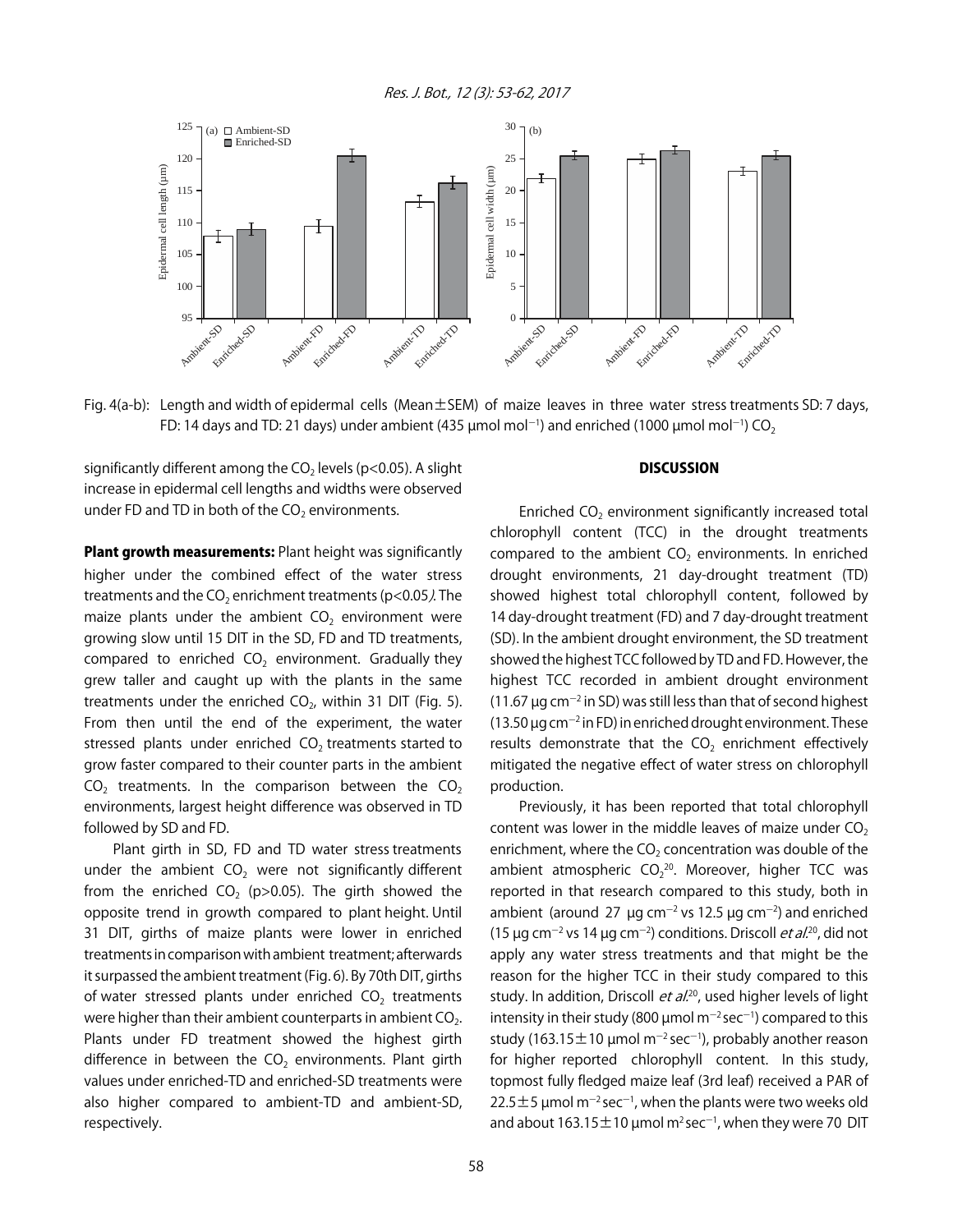Res. J. Bot., 12 (3): 53-62, 2017



Fig. 5(a-e): Height (Mean±SEM) of the maize plants in three water stress treatments SD: 7 days, FD: 14 days and TD: 21 days under ambient (435 µmol mol<sup>-1</sup>) and enriched (1000 µmol mol<sup>-1</sup>) CO<sub>2</sub>

(fully fledged 10th leaf). Along with this, exposure to longer photoperiod (16 h of light Vs 15 h of light) for longer period of time (until 13th leaf stage Vs until 10th leaf stage) might also have contributed to the higher TCC in the above-mentioned study. Longer photoperiod has been reported to influence radiation use efficiency of maize leaves<sup>9</sup>. In addition, as per a previous study, TCC gradually

increased up to VT stage of maize growth (13th leaf stage)<sup>26</sup>. In general chlorophyll ʻa' was quantified higher than chlorophyll ʻb', similar to those reported in non-water-stressed maize plants under ambient CO<sub>2</sub><sup>27</sup>. Zhu *et al*.<sup>28</sup> reported that quantities of chlorophyll ʻa' and chlorophyll ʻb' in maize were not significantly different under drought stress.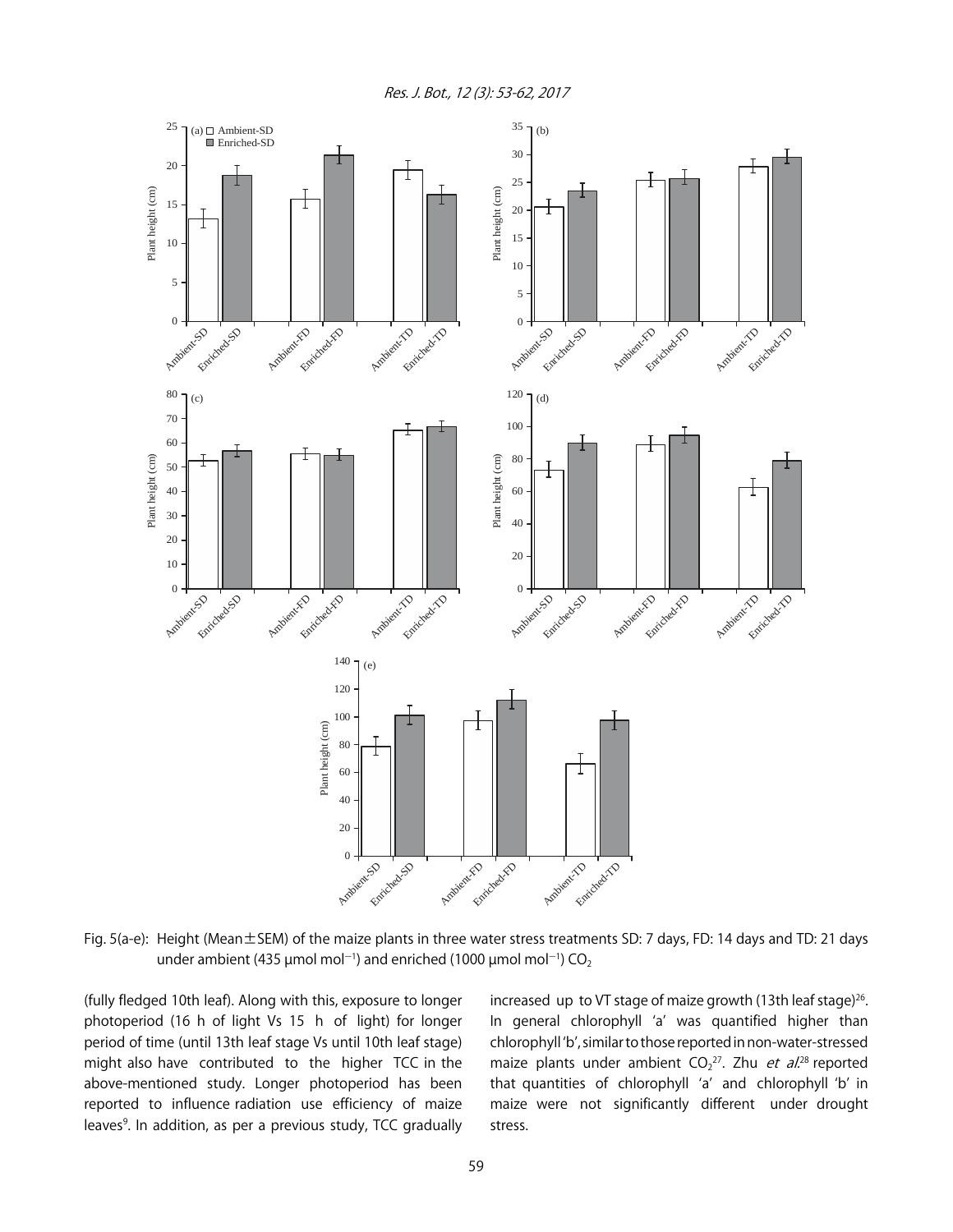Res. J. Bot., 12 (3): 53-62, 2017



Fig. 6(a-e): Stem girth (Mean±SEM) of the maize plants in three water stress treatments SD:7 days, FD: 14 days and TD: 21 days under ambient (435µmol mol<sup>-1</sup>) and enriched (1000 µmol mol<sup>-1</sup>) CO<sub>2</sub>

Stomatal length was significantly higher (p<0.05) in enriched-SD and enriched-FD treatments compared to ambient-SD and ambient-SD treatments. In addition, stomatal length decreased (30.71 µm) in enriched-TD when compared to enriched-FD (38.35 µm). This indicates, that, as the water stress increases, further stomatal length reduction can be observed under enriched CO<sub>2</sub> environment. However, Sarker and Hara<sup>29</sup>, reported that eggplant (C3 plant) grown under enriched CO<sub>2</sub>, stomatal length increased in 21-day water stress treatment. The difference in C3 and C4 stomatal arrangement and structure might have caused this difference. In this research, stomatal widths were not significantly different among the water stress treatments between ambient and enriched CO<sub>2</sub> environments. The main effects, which were CO<sub>2</sub>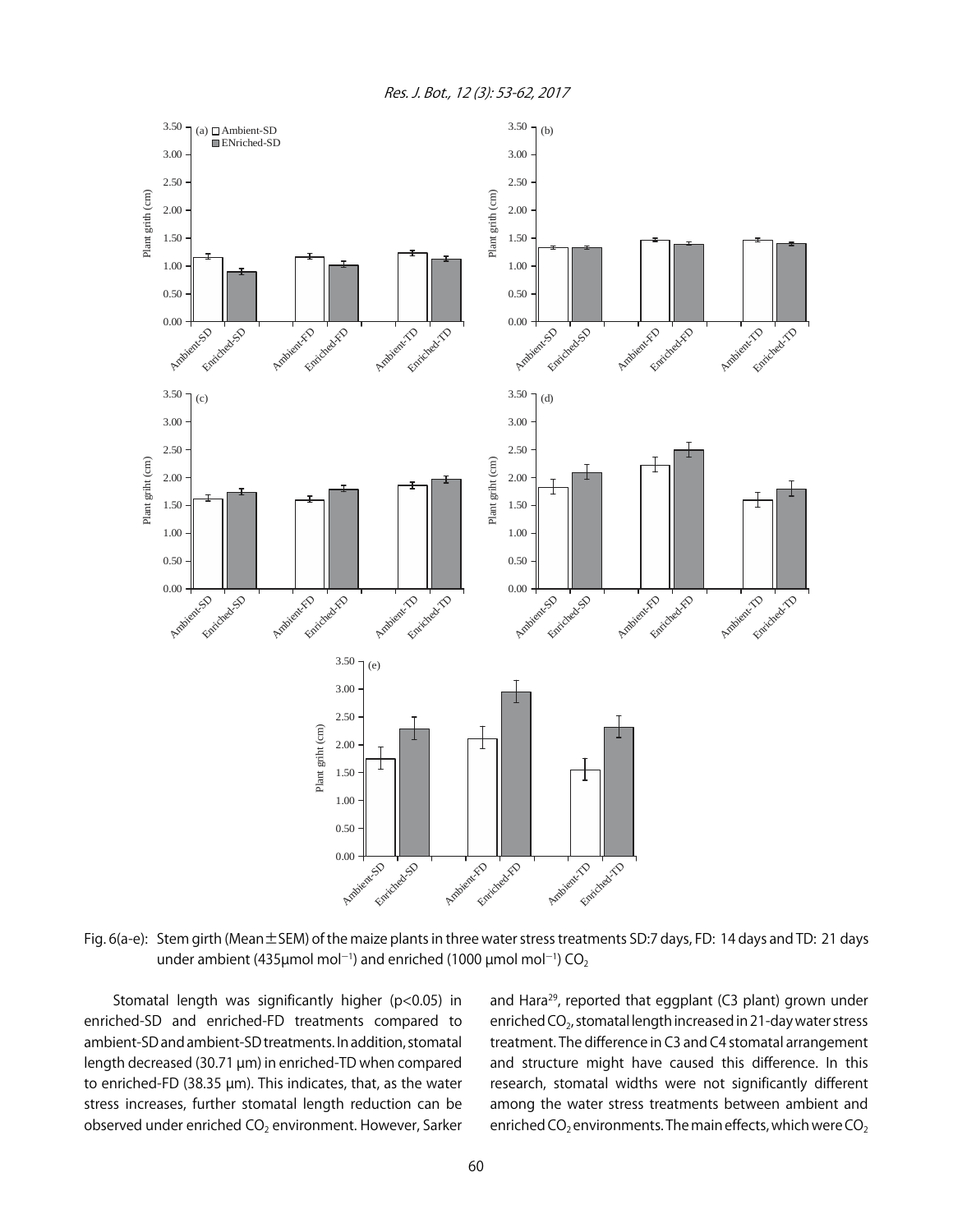environments and water stress treatments, also did not show any significant impact on stomatal widths of maize leaves. In contrast to these results on stomatal widths, Sarker and Hara<sup>29</sup>, reported comparatively narrower stomata in 21-day water stress treatments under enriched  $CO<sub>2</sub>$  environment compared to ambient  $CO<sub>2</sub>$  environment. The contradictory results on stomatal length and width of this study, comparing to Sarker and Hara29, could be attributed again to the differences in monocot and dicot plant stomatal morphology and arrangement. In this study  $CO<sub>2</sub>$  enrichment resulted in larger epidermal cells compared to ambient CO<sub>2</sub>. However, in other crops (e.g., rice) no significant change in the epidermal cell width under elevated  $CO<sub>2</sub>$  levels has been reported<sup>30</sup>.

After 31 DIT of growth till the end of experiment (70 DIT), plants grown under enriched conditions grew taller than those under ambient conditions. The maximum plant growth is recorded in FD, while the maximum growth in between ambient and enriched conditions was recorded in TD. A previous study reported that plant height increased 14% only after 3 years of exposure to  $CO<sub>2</sub>$  enrichment<sup>31</sup>. Further, two other studies reported that there is no difference in plant growth between ambient and enriched conditions $32,33$ . Furthermore, Leakey *et al.*<sup>7</sup>, reported that in absence of water stress maize growth is not affected by elevated  $CO<sub>2</sub>$ . In these experiments, maize plants did grow bigger in presence of  $CO<sub>2</sub>$ enrichment, contradicting the reports of Leaky *et al.*<sup>7</sup> and Kim et  $aL^{32,33}$ .

#### **CONCLUSION**

 In the controlled environment growth chambers, enriched CO $_2$  (1000 µmol mol $^{\rm -1)}$  increased vegetative growth of maize plants compared to ambient  $CO<sub>2</sub>$ , under low light condition. Although low PPFD affected the chlorophyll content, it did not hinder the overall drought mitigating effects of elevated  $CO<sub>2</sub>$  on maize plants. The growth enhancement was much pronounced in 14-days water stress treatments. Under 1000  $\mu$ mol mol<sup>-1</sup> CO<sub>2</sub> and 14-days water stress, chlorophyll ʻa' and chlorophyll ʻb' and stomatal characteristics improved in such a way that they indirectly contributed to the overall plant growth. More levels of water stress treatments and  $CO<sub>2</sub>$  enrichments should be studied in both growth chambers and outside growth chamber conditions (e.g., greenhouse or field), to find out how the maize plants react to the combined treatments of enriched  $CO<sub>2</sub>$  and water stress.

#### SIGNIFICANCE STATEMENTS

The current research used elevated  $CO<sub>2</sub>$  to mitigate the effect of drought stress in maize growing under low PPFD. The results showed that negative effect of drought stress, especially withholding irrigation for 2 weeks, was not pronounced in maize vegetative growth due to the positive effects of elevated  $CO<sub>2</sub>$  conditions.

#### ACKNOWLEDGMENTS

This work was funded by the UAE University National Water Center (Grant No: 31R044). The authors are grateful to all colleagues at Biology Department, College of Science (UAE University) for their support and encouragement.

#### REFERENCES

- 1. Manderscheid, R., M. Erbs and H.J. Weigel, 2014. Interactive effects of free-air CO<sub>2</sub> enrichment and drought stress on maize growth. Eur. J. Agron., 52: 11-21.
- 2. Bruce, W.B., G.O. Edmeades and T.C. Barker, 2002. Molecular and physiological approaches to maize improvement for drought tolerance. J. Exp. Bot., 53: 13-25.
- 3. Chen, G., H. Liu, J. Zhang, P. Liu and S. Dong, 2012. Factors affecting summer maize yield under climate change in Shandong province in the Huanghuaihai region of China. Int. J. Biometeorol., 56: 621-629.
- 4. Wang, J., J. Huang and S. Rozelle, 2010. Climate change and China's agricultural sector: An overview of impacts, adaptation and mitigation. International Centre for Trade and Sustainable Development, Geneva, Switzerland.
- 5. Lobell, D.B., W. Schlenker and J. Costa-Roberts, 2011. Climate trends and global crop production since 1980. Science, 333: 616-620.
- 6. Cairns, J.E., J. Hellin, K. Sonder, J.L. Araus, J.F. MacRobert, C. Thierfelder and B.M. Prasanna, 2013. Adapting maize production to climate change in sub-Saharan Africa. Food Secur., 5: 345-360.
- 7. Leakey, A.D.B., M. Uribelarrea, E.A. Ainsworth, S.L. Naidu, A. Rogers, D.R. Ort and S.P. Long, 2006. Photosynthesis, productivity and yield of maize are not affected by open-air elevation of  $CO<sub>2</sub>$  concentration in the absence of drought. Plant Physiol., 140: 779-790.
- 8. Lobell, D.B., M.J. Roberts, W. Schlenker, N. Braun, B.B. Little, R.M. Rejesus and G.L. Hammer, 2014. Greater sensitivity to drought accompanies maize yield increase in the U.S. Midwest. Science, 344: 516-519.
- 9. Earl, H.J. and R.F. Davis, 2003. Effect of drought stress on leaf and whole canopy radiation use efficiency and yield of maize. Agron. J., 95: 688-696.
- 10. Chaves, M.M., J. Flexas and C. Pinheiro, 2009. Photosynthesis under drought and salt stress: Regulation mechanisms from whole plant to cell. Ann. Bot., 103: 551-560.